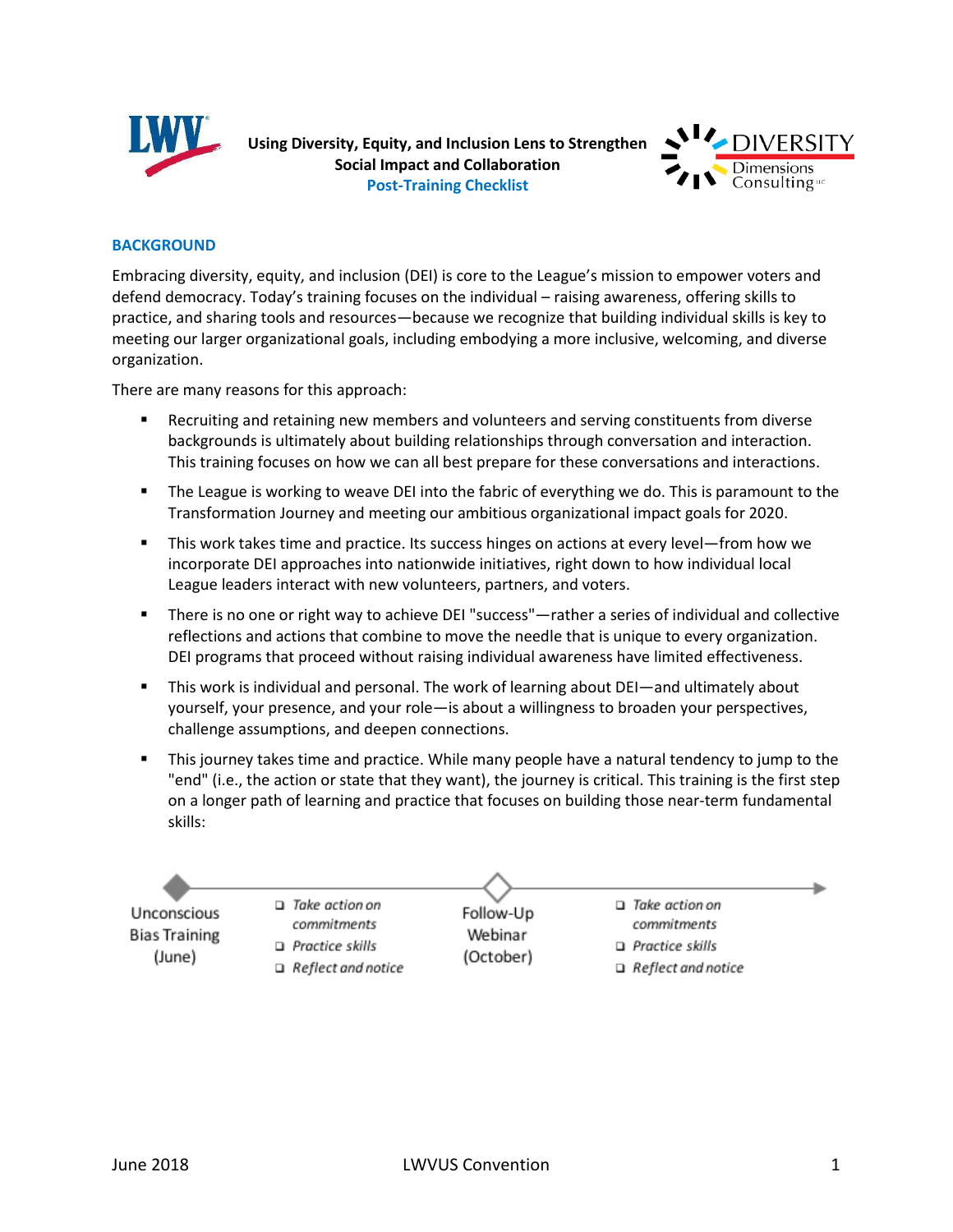# *DEI Initiative in Action over the Next Biennium*

### *National Level*

- Ensure the League's Diversity, Equity, and Inclusion vision is integrated into our mission impact work.
- Train staff and leaders at all levels to understand how their own perceptions, norms, patterns of behavior, and biases can undermine their impact on effective mission impact work and their desire to work more effectively with diverse populations.
- Socialize common definitions of diversity, equity, and inclusion as a foundation to future work.
- **•** Communicate to state and local Leagues how DEI approaches can be effectively applied in achieving the League's mission impact work.

### *State Level*

- **•** Develop quantitative monitoring techniques in partnership with LWVUS to measure progress on recruitment, retention, and other DEI elements.
- **■** Integrate DEI into planning, including member/volunteer orientation and leadership development programs.
- **EXECUTE:** Encourage local Leagues to articulate goals for implementing DEI programming with specifics related to numeric targets.
- **Example 2** Engage in honest conversations about how to support local Leagues to improve interactions with new and diverse audiences, using skills learned in DEI training(s).

### *Local Level*

- **•** Participate in additional DEI training and activities via webinars sponsored by LWVUS.
- **EXEDENT Integrate training tools, exercises, resources, and material into regular League operations.**
- Identify clear examples of the distinct value LWV offers diverse communities and how the organization complements the efforts of diverse partners.
- **E** Engage in honest conversations about how to improve interactions between League leaders and new and diverse audiences, using skills learned in DEI training(s).
- Encourage individual members to incorporate DEI skills into interpersonal interactions.
- Gather stories that reflect LWV mission in action and share them.
- Build the capacity to engage in honest conversations to bridge dimensions of difference and create openings for learning.

## **USING THE CHECKLIST**

This checklist is intended to be an accessible resource anytime you wonder, "What can I do?" There is no right way to use this checklist, nor do you need to complete every step. Each potential action offers a beginning, an invitation for you to step into this journey wholeheartedly.

We encourage you to select potential actions from the list below that represent the commitments you wish to make to your DEI journey. As you complete an action, check the corresponding box. We will host a webinar after the Convention to hear about your progress, learnings, and additional support you may need. Additionally, more resources and ideas will be posted online after Convention.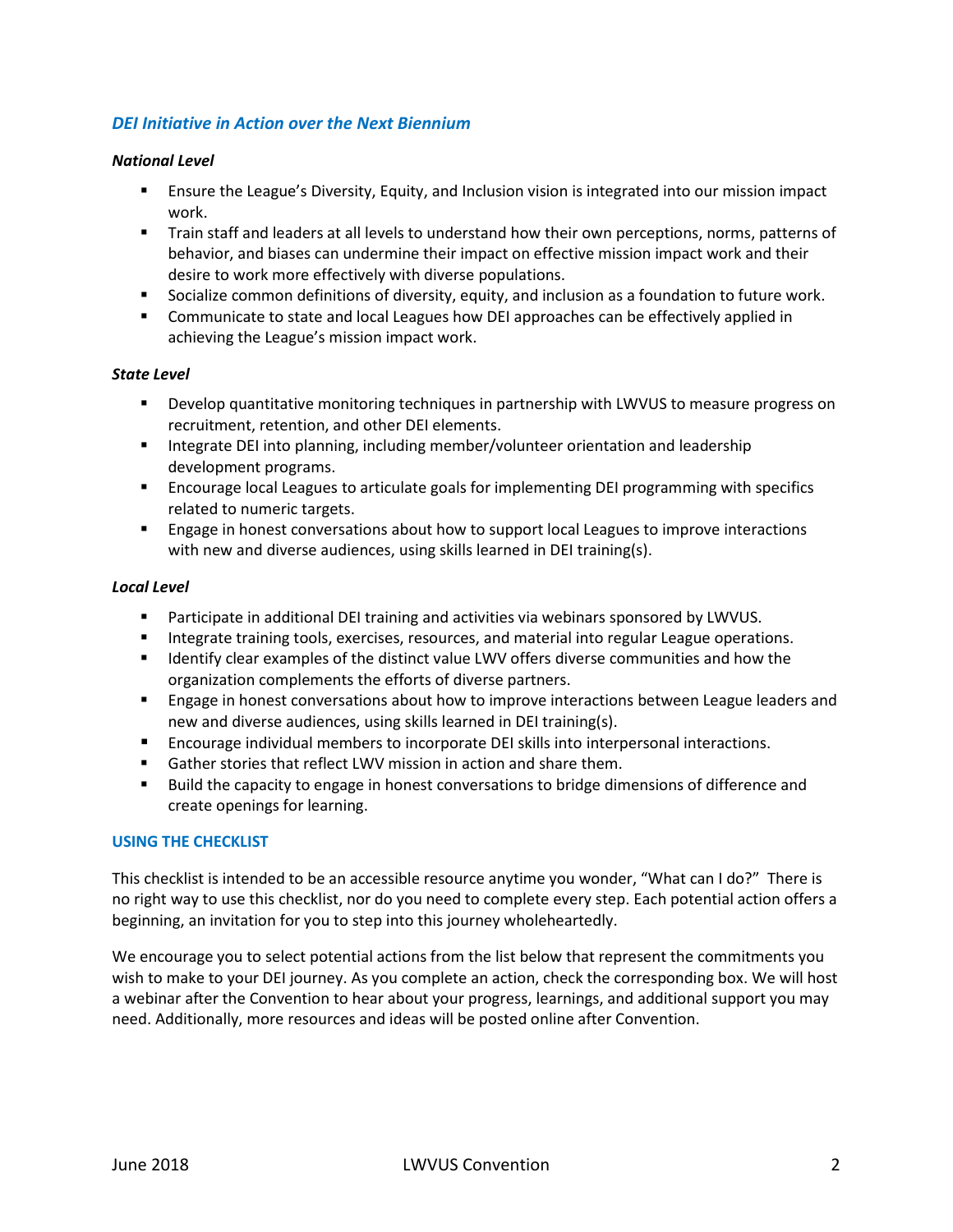| <b>WHAT DO I DO NEXT?</b>                                                              | <b>WHERE DO I BEGIN?</b>                                                                                                                                                                                                                                                                                                                                                                                                                                                                             |  |
|----------------------------------------------------------------------------------------|------------------------------------------------------------------------------------------------------------------------------------------------------------------------------------------------------------------------------------------------------------------------------------------------------------------------------------------------------------------------------------------------------------------------------------------------------------------------------------------------------|--|
| Recognize and accept that you have bias                                                |                                                                                                                                                                                                                                                                                                                                                                                                                                                                                                      |  |
| $\Box$ Notice your filters                                                             | $\Box$ Consider what makes you "you" and write about it.<br>• What in your background and identity is informing the biases that<br>we hold?<br>• What are some of the rules in your book of rules as to what<br>qualities make someone a "good" person or a "good" family? And<br>what makes a "good" job, employee, team member?                                                                                                                                                                    |  |
| $\Box$ Remove the stigma of good vs. bad<br>person related to unconscious bias         | Identify a vulnerability partner to share apprehensions and fears<br>⊔<br>about making mistakes when interacting with people of diverse<br>backgrounds.<br>$\Box$ Share and discuss:<br>• What behaviors "get in the way" of you connecting meaningfully<br>with people from different backgrounds?<br>- Think about instances where, in spite of positive intentions, your<br>actions, and behaviors had a negative impact or consequence.<br>What did you learn? What other actions were possible? |  |
| Develop the capacity to use a flashlight on yourself                                   |                                                                                                                                                                                                                                                                                                                                                                                                                                                                                                      |  |
| $\Box$ Reflect on what matters to you                                                  | $\Box$ Consider your core values as an individual. What are they?<br>$\Box$ What makes each one important?<br>$\Box$ What roles do diversity, equity, and inclusion play in your values?                                                                                                                                                                                                                                                                                                             |  |
| $\Box$ Observe yourself in different<br>interactions and write down what<br>you notice | $\Box$ For two weeks, notice which interactions "trigger" you in some way<br>and jot down when they happen.<br>$\Box$ Consider how emotions, feelings, or reactions "trigger" you.<br>$\Box$ At the end of the two weeks, look at what you wrote. What patterns<br>emerge? What role did your lens play?                                                                                                                                                                                             |  |
| $\Box$ Notice your voice of judgment                                                   | $\Box$ What prompts your voice of judgment to surface?<br>$\Box$ What if you show compassion in these moments?<br>$\Box$ What is good about that voice, and how does it serve you?<br>$\Box$ What about it needs to go to make room for wisdom?                                                                                                                                                                                                                                                      |  |
| <b>Practice Constructive Uncertainty</b>                                               |                                                                                                                                                                                                                                                                                                                                                                                                                                                                                                      |  |
| $\Box$ Ask open-ended questions<br>$\Box$ Foster a curious mindset                     | Practice using Powerful Questions.<br>⊔<br>$\Box$ What do you know about racism, sexism, homophobia, xenophobia,<br>etc. and how they affect marginalized communities? What do you<br>want to know?                                                                                                                                                                                                                                                                                                  |  |
|                                                                                        | $\Box$ Create a list of questions and potential sources of information for<br>each question.                                                                                                                                                                                                                                                                                                                                                                                                         |  |
| $\Box$ Check your assumptions and<br>"truths"                                          | $\Box$ Write down your assumptions going into a situation. Which ones are<br>grounded in reality? Which ones need testing? Which ones need to<br>go?<br>What stories surface time and time again in explaining reality? How<br>⊔<br>are they serving you?                                                                                                                                                                                                                                            |  |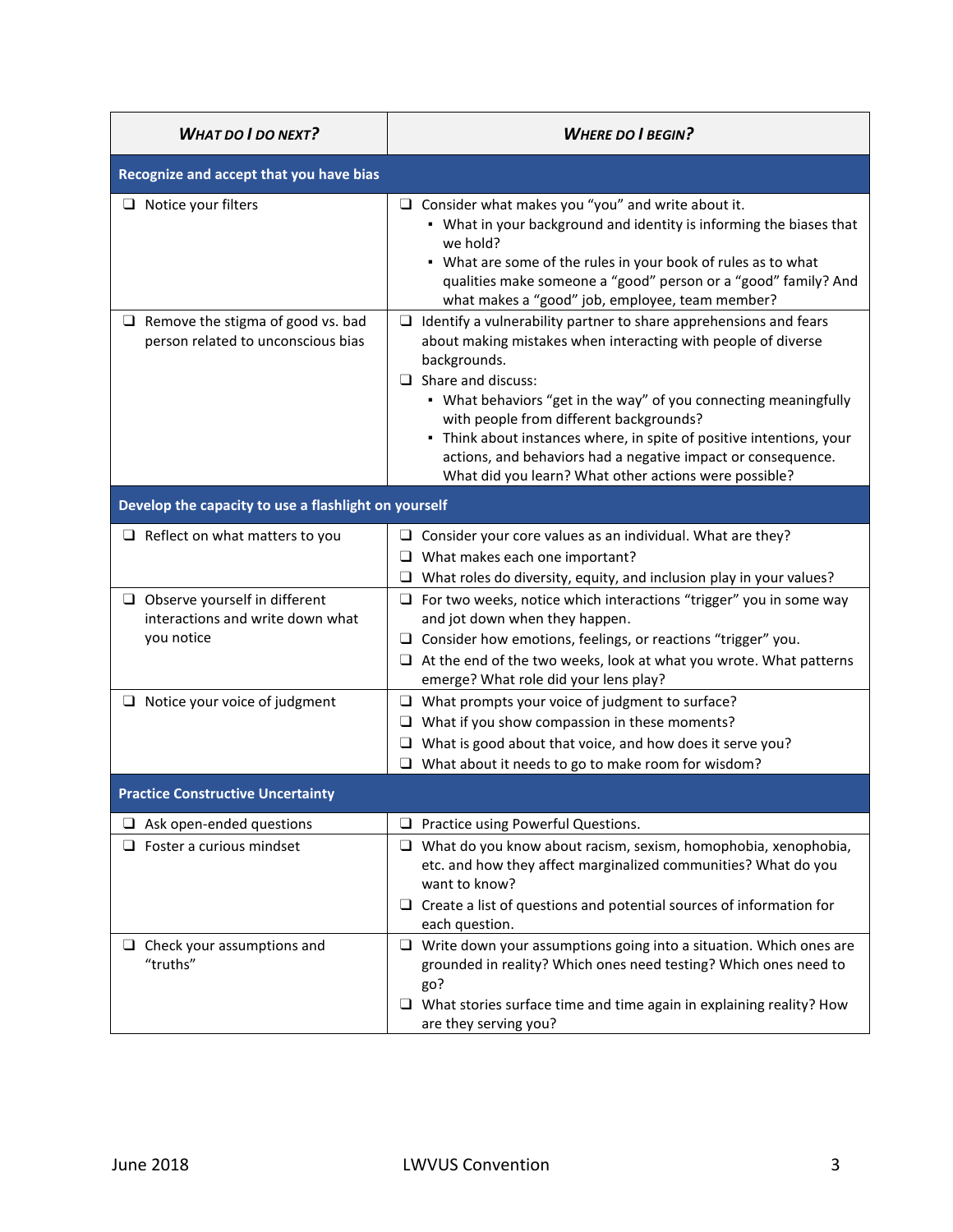| <b>WHAT DO I DO NEXT?</b>                                                                               | <b>WHERE DO I BEGIN?</b>                                                                                                                                                                                                                                                                                                                                                                                                                                                                                                            |  |
|---------------------------------------------------------------------------------------------------------|-------------------------------------------------------------------------------------------------------------------------------------------------------------------------------------------------------------------------------------------------------------------------------------------------------------------------------------------------------------------------------------------------------------------------------------------------------------------------------------------------------------------------------------|--|
| $\Box$ Practice Level 3 listening                                                                       | $\Box$ Schedule time to meet with a volunteer or League member you don't<br>know well to learn more about their background and values. Practice<br>listening without interruption and with intuition. Play back what you<br>heard and look for common connection.<br>$\Box$ Use engaged, connected body language in your interaction (e.g.,<br>gentle eye contact, open arms and hands). Notice your body and<br>what you feel during the conversation.<br>$\Box$ Take time to reflect on the experience. What did you notice about |  |
|                                                                                                         | the experience? What challenged you? What surprised you?                                                                                                                                                                                                                                                                                                                                                                                                                                                                            |  |
| <b>Explore awkwardness and discomfort</b>                                                               |                                                                                                                                                                                                                                                                                                                                                                                                                                                                                                                                     |  |
| Begin a new body practice                                                                               | $\Box$ Identify something easy that would nudge you in a new direction by<br>doing something different physically--a body practice (e.g., brush<br>your teeth with your other hand).<br>Consider integrating a new practice in your routine (e.g., taking<br>❏<br>scheduled breaks from your computer, walks outside, yoga).                                                                                                                                                                                                        |  |
| $\Box$ Begin a new pause practice                                                                       | $\Box$ Identify a simple way to practice quieting your mind--a pause<br>practice (e.g., taking three deep breaths for a count of five).<br>$\Box$ Consider integrating a new practice to build in time for reflection.                                                                                                                                                                                                                                                                                                              |  |
| $\Box$ Begin a sharing practice                                                                         | $\Box$ Lead a discussion, make a presentation, or write a blog/newsletter<br>article on a diversity, equity, and inclusion issue that integrates new<br>knowledge and perspectives.                                                                                                                                                                                                                                                                                                                                                 |  |
| Engage with people who are different from you and expose yourself to positive role models in that group |                                                                                                                                                                                                                                                                                                                                                                                                                                                                                                                                     |  |
| $\Box$ Set an intention for your<br>conversations                                                       | $\Box$ What's most important for you to learn? To share?<br>$\Box$ What do you wish for?<br>How do you want to show up?<br>$\Box$                                                                                                                                                                                                                                                                                                                                                                                                   |  |
| $\Box$ Engage more fully with people you<br>consider to be "others"                                     | $\Box$ Attend a local town hall/convening where your social identity group<br>is in the minority. Write down what issues are compelling to that<br>group. What values emerge? What feelings emerge for you? What<br>were you most curious about? What surprised you?                                                                                                                                                                                                                                                                |  |
| $\Box$ Talk to members and volunteers<br>about what is important to them                                | $\Box$ Engage in informal conversations with new members, volunteers,<br>and target individuals from diverse backgrounds to better<br>understand the compelling issues they are talking about and what<br>matters in terms of values, lifestyle, and workstyle.                                                                                                                                                                                                                                                                     |  |
| $\Box$ Have a difficult conversation                                                                    | Consider your behavioral style related to conflict (e.g., engage, avoid,<br>$\Box$<br>freeze). What does success look like for your difficult conversation?<br>Acknowledge that there will be differences in how you and others<br>⊔<br>see things. Look for common ground and connection.                                                                                                                                                                                                                                          |  |
| <b>Get feedback</b>                                                                                     |                                                                                                                                                                                                                                                                                                                                                                                                                                                                                                                                     |  |
| $\Box$ Understand how your behaviors<br>impact others                                                   | Ask someone how they perceive you, and listen.<br>⊔<br>Share back what you heard. Ask, "Is there anything I missed?"<br>⊔<br>Offer insights you have gained.<br>⊔                                                                                                                                                                                                                                                                                                                                                                   |  |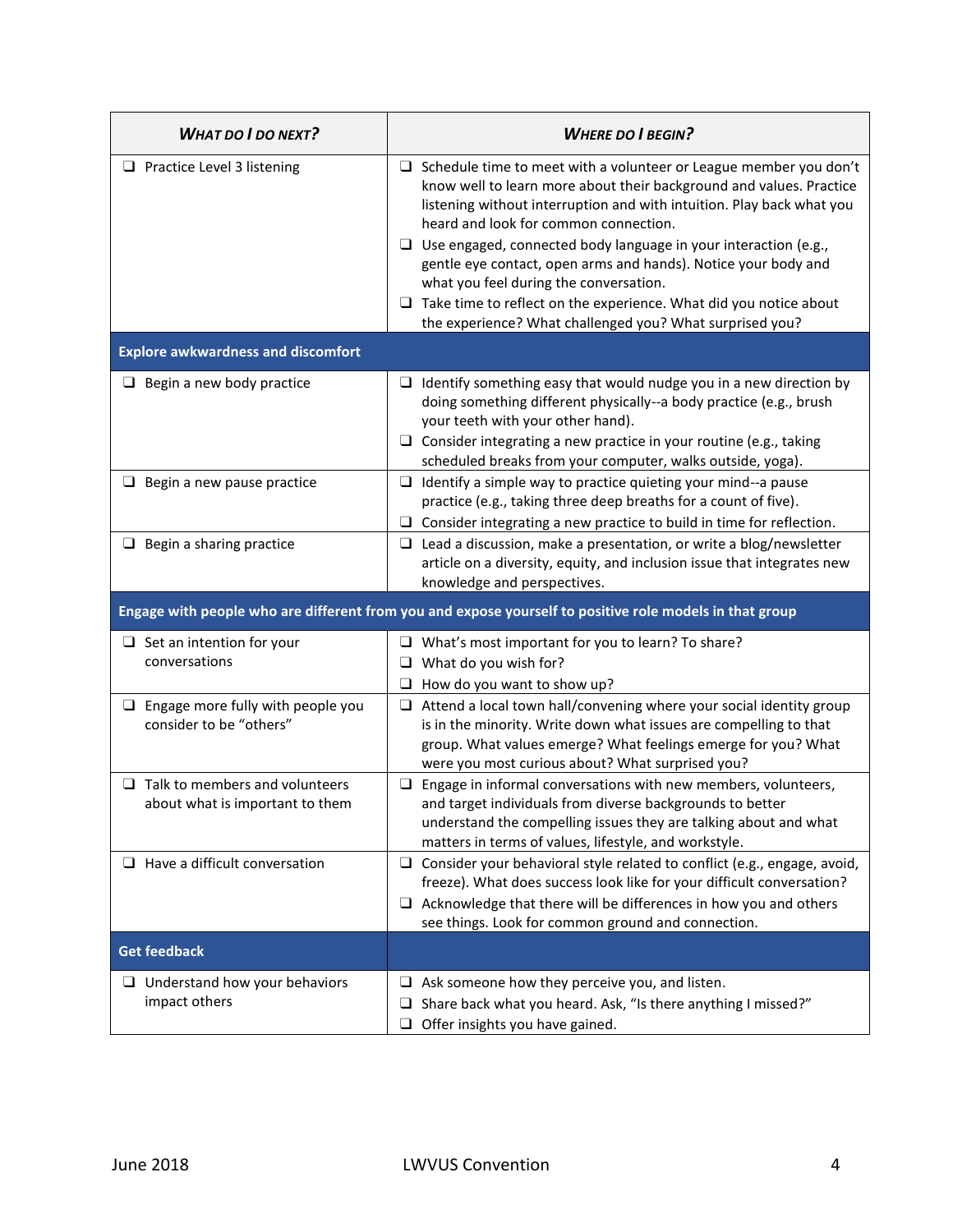| <b>WHAT DO I DO NEXT?</b>                                                                     | <b>WHERE DO I BEGIN?</b>                                                                                                                                                                                                                                                                                                                                                                                                                                                                                                                                                                                                                                                                                                                   |
|-----------------------------------------------------------------------------------------------|--------------------------------------------------------------------------------------------------------------------------------------------------------------------------------------------------------------------------------------------------------------------------------------------------------------------------------------------------------------------------------------------------------------------------------------------------------------------------------------------------------------------------------------------------------------------------------------------------------------------------------------------------------------------------------------------------------------------------------------------|
| $\Box$ Understand your emotional triggers                                                     | $\Box$ Ask someone for feedback on your interpersonal interactions and<br>decision-making in an emotionally charged or uncomfortable<br>situation.<br>$\Box$ What did you do?<br>$\Box$ What impact did your behavior have in the situation?<br>$\Box$ What insights did you gain?                                                                                                                                                                                                                                                                                                                                                                                                                                                         |
| <b>Continue learning</b>                                                                      |                                                                                                                                                                                                                                                                                                                                                                                                                                                                                                                                                                                                                                                                                                                                            |
| $\Box$ Read articles and books about<br>diversity, equity, and inclusion and<br>how to engage | <b>Articles</b><br>$\Box$ "Diversity and Authenticity," Katherine Phillips, Tracy Dumas, Nancy<br>Rothbard<br>$\Box$ "How Black Women Describe Navigating Race and Gender in the<br>Workplace," Maura Cheeks<br>$\Box$ "Neurodiversity as a Competitive Advantage," Robert Austin and<br>Gary Pisano<br>$\Box$ "Reducing the effects of gender stereotypes on performance<br>evaluations," Bauer, C.C. & Baltes, B.B.<br>$\Box$ "Unlearning Automatic Biases: The malleability of implicit prejudices<br>and stereotypes," Rudman, L.A., Ashmore, R.D. Gary, M.L.<br>$\Box$ "Warmth and Competence as Universal Dimensions of Social<br>Perception. The Stereotype Content Model and the BIAS Map." Amy<br>Cuddy, Susan Fiske, Peter Glick |
|                                                                                               | <b>Books</b><br>$\Box$ Between the World and Me, Ta-Nehisi Coates<br>$\Box$ Blindspot: Hidden Biases of Good People, Mahzarin Banaji<br>$\Box$ Blink: The Power of Thinking Without Thinking, Malcolm Gladwell<br>$\Box$ Braving the Wilderness, Brené Brown<br>$\Box$ Everyday Bias, Howard Ross<br>$\Box$ The Hate You Give, Angie Thomas<br>$\Box$ The Hillbilly Elegy, JD Vance<br>$\Box$ Predictably Irrational: The Hidden Forces that Shape Our Decisions,<br>Arielly, Daniel<br>$\Box$ Waking Up White, Debby Irving<br>$\Box$ The Warmth of Other Suns, Isabel Wilkerson<br>$\Box$ Additional Resources in DEI Bibliography                                                                                                       |